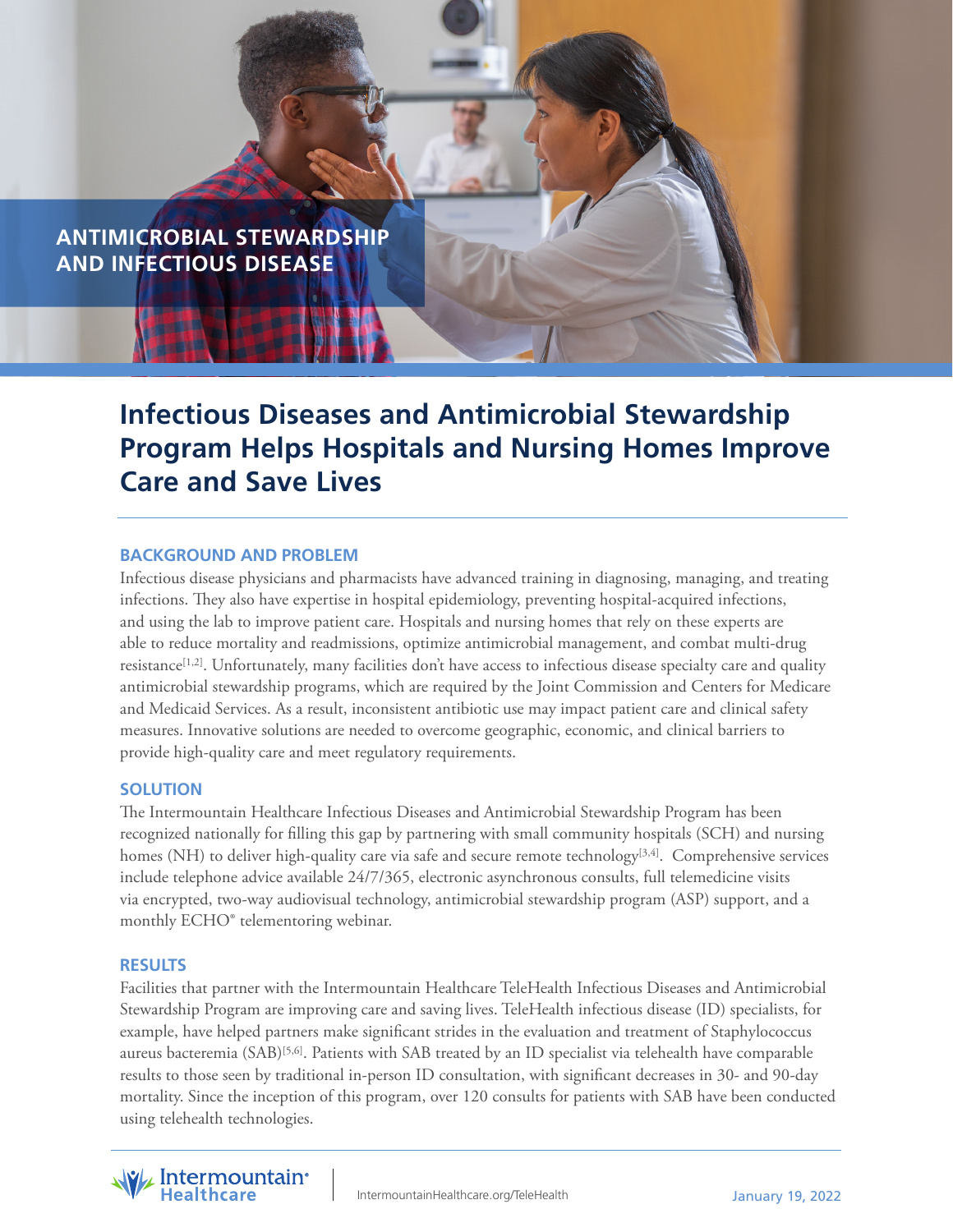## **OTHER CLINICAL BENEFITS:**

- Significantly improved appropriate use of antibiotics (See Appendix)  $\bullet$
- Decreased unnecessary meropenem and fluoroquinolone usage at critical access hospitals
- Identified more than 2,500 days of unnecessary antibiotics for urinary tract infection in the ED  $\bullet$
- **o** Implemented large-scale education and performance-improvement program
- **o** Implemented rapid diagnostics protocol for bacteremia leading to shorter lengths of stay
- **o** Facilitated more than 400 ID consultations for patients with previously unrecognized indication
- **O** Completed more than 10 regulatory surveys without any antimicrobial stewardship findings or penalties
- **o** Tracked and reported system data, which:
	- Improved awareness of antibiotic usage and prescribing patterns
	- Established facility benchmarking
	- Identified areas for improvement
	- Updated antibiogram for clinical decision making

# **PROGRAM GROWTH**

Since program inception in 2016, the Intermountain TeleHealth ID and AS Program has grown to provide support to clinical partners throughout the Intermountain West through:

- **o** Pharmacist review of more than 11,000 charts
- **O** More than 5,500 interactions with partner facilities, including phone calls, eConsults, telemedicine consults, and more.
- Over 5,500 instances of improved antimicrobial management, including discontinuation of unnecessary antibiotics, resolving drug-bug mismatches, and narrowing broad-spectrum antibiotics.
- Assistance with establishing antimicrobial stewardship teams at 19 facilities, including ongoing support with centralized data for benchmarking and mentorship of quality improvement projects. Targets for improvement include appropriate use of antibiotics, optimizing local processes, and comprehensive management of certain infections.

# **THE PROGRAM'S SCOPE OF SERVICES ALSO INCLUDES:**

- Direct to Patient scheduled video visits. This option provides follow-up care for qualifying patients in their home or another non-clinical environment. The service is designed to better meet patient needs and improve post-discharge follow-up. Visits are conducted with approximately one-third of patients who have met with an ID physician while hospitalized.
- Antimicrobial Stewardship Mentorship. TeleHealth ID experts help facility partners establish and maintain robust ASPs that improve patient safety and outcomes, decrease rates of C. difficile and multi-drug resistant infections, and reduce costs. For example, a quality improvement project conducted by the TeleHealth Program at a critical access hospital reduced fluoroquinolone prescribing for urinary tract infections by 10 percent. It saved approximately 100 days of unnecessary antimicrobials per year for asymptomatic bacteriuria.
- Monthly ECHO® Mentoring Program. This monthly tele-mentoring webinar reviews common ID conditions and AS topics, current guidelines and literature, quality improvement projects and best practices, along with case discussions and care management analysis

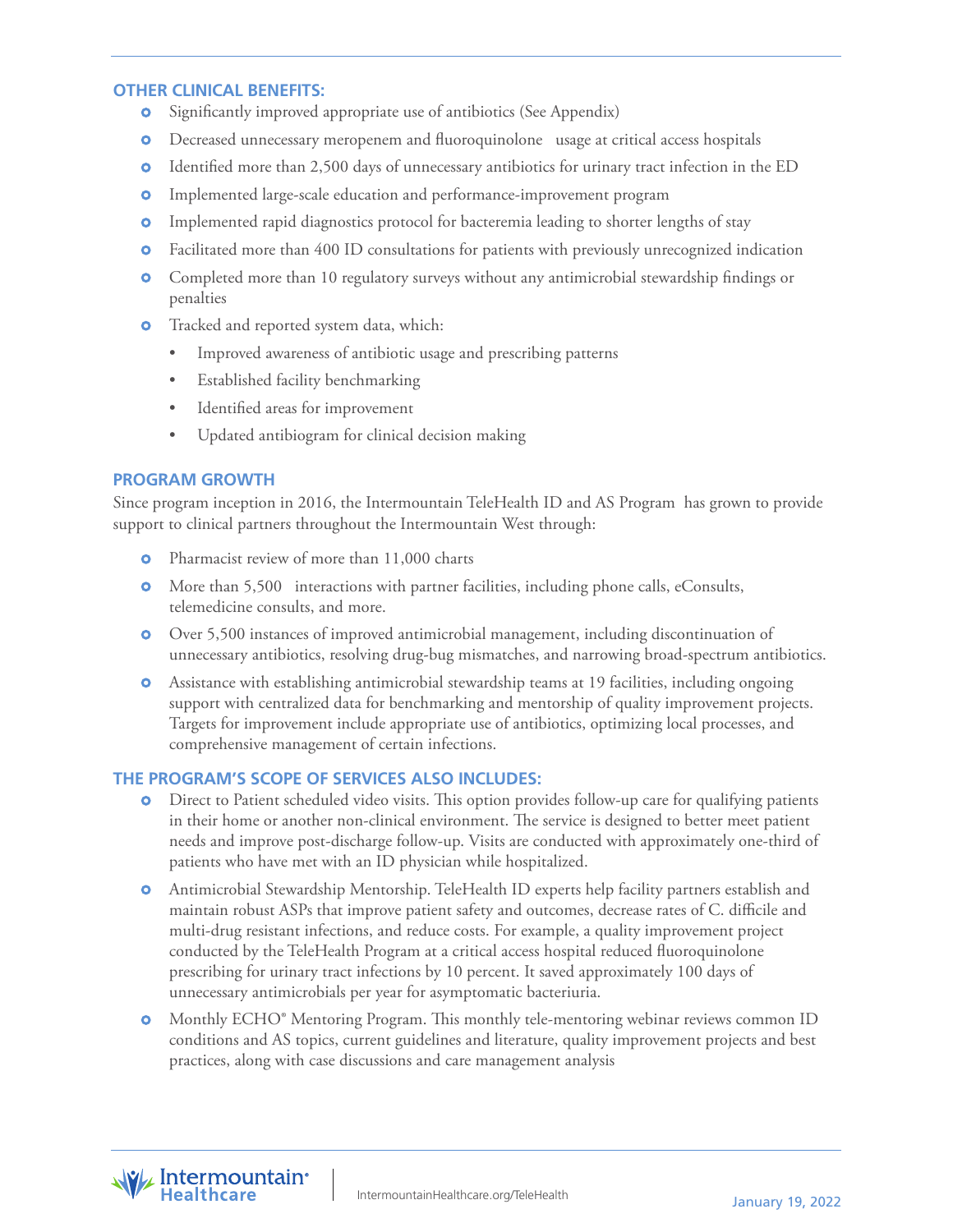## **ECONOMIC BENEFITS**

In SCHs and NHs located far from major population centers, it is expensive and difficult, if not impossible, to hire physicians with ID training. TeleHealth is an effective way to contract for specialized services without hiring full-time ID physicians. Revenue retained from patients managed at the local facility may come from labs, imaging, procedures, and appropriate antibiotic medications. Appropriate use of antibiotics improves patient outcomes, reduces antibiotic resistance, decreases costs associated with prolonged use, and helps prevent adverse events for hospitalized patients<sup>[7]</sup>.

A recent systematic review found that hospitals with an ASP save an average of \$435,000 (range:  $$9,110–$2.06 million$  per year, or  $$732$  (range:  $$2.50 - $2,640$ ) per patient<sup>[8]</sup>. Cost-reduction benefits included direct antibiotic costs, indirect costs, decreased length of stay, decreased readmissions, and more. Cost savings associated with ASPs have been demonstrated in long-term care facilities as well. One study conducted in a 60-bed urban long-term care facility found that weekly AS interventions resulted in a 21 percent reduction in antibiotic use and a 28 percent reduction in cost per patient day.[9]

## **PATIENT AND COMMUNITY BENEFITS**

Patients, families, and their loved ones want the best possible care, close to home, at the lowest possible cost. Healthcare costs are lower when patients receive care locally and avoid care in larger centers[10]. Families and loved ones avoid costs associated with travel, such as mileage, lodging, meals, and potentially lost wages. Community benefits consist of increased access to healthcare services, retention of jobs and wages, and decreased CO2 emissions from travel. Partnering with Intermountain Healthcare, an internationally recognized organization known for high-quality healthcare, demonstrates to providers, patients, and the community a facility's commitment to high-quality care.

# **COLLABORATION WITH THE LOCAL TEAM IS KEY**

The ID specialty is well suited for telehealth given the cognitive nature of the discipline, reliance on a detailed history, review of the medical record, and, when necessary, interactive patient consultation via a synchronous, secure audio-video connection. With the support of ID and AS services, local clinical staff have an added layer of reassurance that their interventions and treatments are comparable to an in-person ID consult.

Sustainable ID and ASPs require coordination and commitment from on-site administrators and the entire local clinical team. The TeleHealth team collaborates with the local team to preserve existing relationships among primary care providers and patients. Intermountain's multidisciplinary ID team partners with local primary care, pharmacy, infection prevention, and laboratory staff to provide guideline-concordant ID care, whether the patient is seen in-person or via telehealth technologies.

## **ABOUT INTERMOUNTAIN HEALTHCARE**

Intermountain Healthcare is a not-for-profit system of 25 hospitals, 225 clinics, a Medical Group with 2,800 employed physicians and advanced practice clinicians, a health insurance company called SelectHealth, and other health services in Idaho, Utah, and Nevada. Intermountain is widely recognized as a leader in transforming healthcare by using evidence-based best practices to consistently deliver high-quality outcomes and sustainable costs. For more information, see intermountainhealthcare.org. Intermountain TeleHealth Services has been working with multiple clinical groups since 2014 and currently collaborates with more than 35 clinical services to improve care, reduce costs and improve clinical outcomes throughout eight states in the Intermountain West and Alaska.

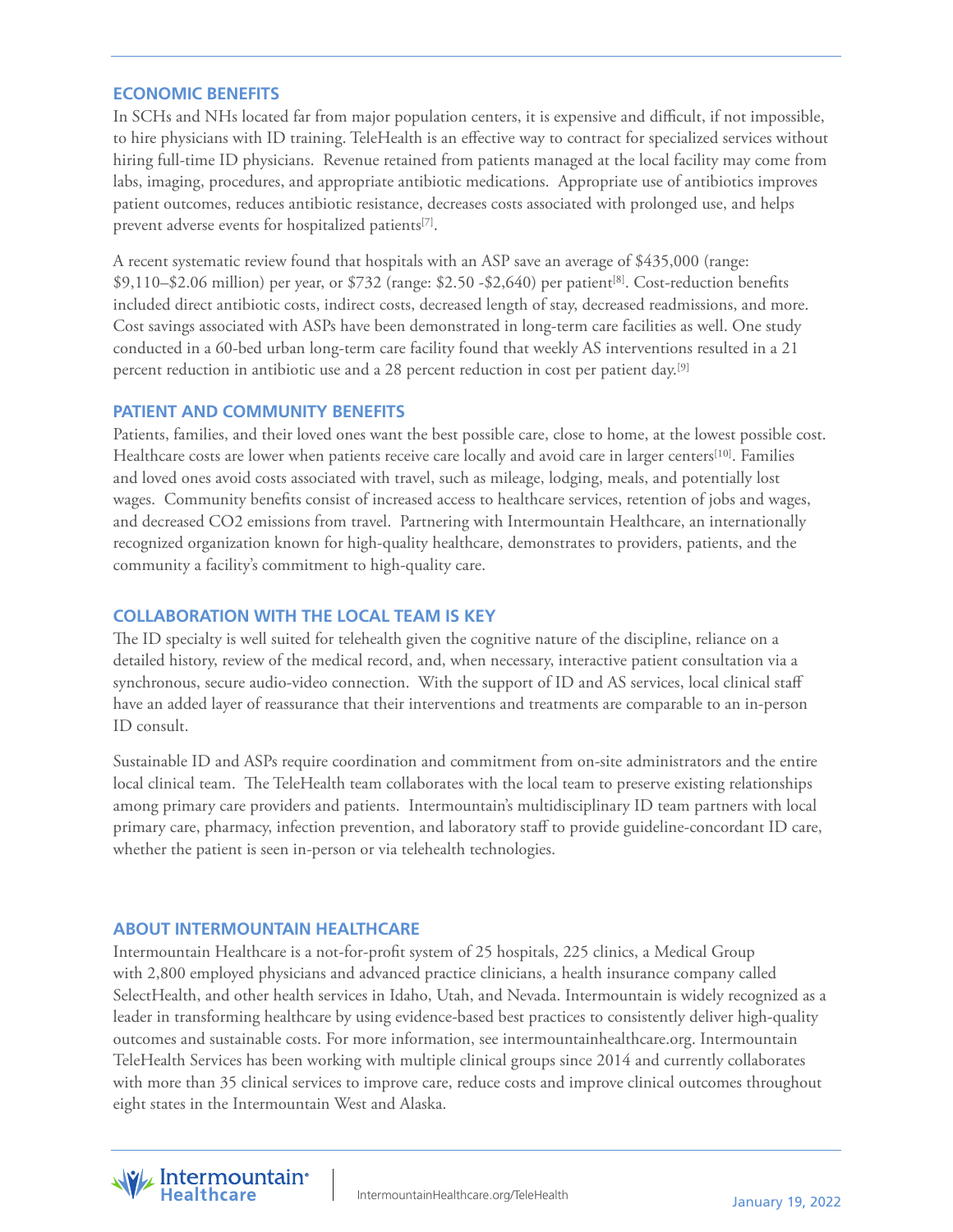#### **REFERENCES**

- 1. Schmitt, S., et al., Infectious Diseases Specialty Intervention Is Associated With Decreased Mortality and Lower Healthcare Costs. Clinical Infectious Diseases, 2013. 58(1): p. 22-28
- 2. CDC. Core Elements of Hospital Antibiotic Stewardship Programs. Atlanta, GA: US Department of Health and Human Services, CDC; 2019. Available at https://www.cdc.gov/antibiotic-use/coreelements/hospital.html.
- 3. Buckel, W.R., et al., Antimicrobial Stewardship in Community Hospitals. Med Clin North Am, 2018. 102(5): p. 913-928.
- 4. Stenehjem, E., et al., Antibiotic Use in Small Community Hospitals. Clinical Infectious Diseases, 2016. 63(10): p. 1273-1280.
- 5. Bai, A.D., et al., Impact of Infectious Disease Consultation on Quality of Care, Mortality, and Length of Stay in Staphylococcus aureus Bacteremia: Results From a Large Multicenter Cohort Study. Clin Infect Dis, 2015. 60(10): p. 1451-61.
- 6. Saunderson, R.B., et al., Impact of routine bedside infectious disease consultation on clinical management and outcome of Staphylococcus aureus bacteraemia in adults. Clinical Microbiology and Infection, 2015. 21(8): p. 779-785.
- 7. Tamma, P.D., et al., Association of Adverse Events With Antibiotic Use in Hospitalized Patients. JAMA Intern Med, 2017. 177(9): p. 1308-1315.
- 8. Nathwani D, Varghese D, Stephens J, Ansari W, Martin S, Charbonneau C. Value of hospital antimicrobial stewardship programs [ASPs]: a systematic review. Antimicrob Resist Infect Control. 2019 Feb 12;8:35. doi: 10.1186/s13756-019-0471-0. PMID: 30805182; PMCID: PMC6373132.
- 9. Pate PG, Storey DF, Baum DL. Implementation of an antimicrobial stewardship program at a 60 bed long-term acute care hospital. Infect Control Hosp Epidemiol. 2012 Apr;33(4):405-8. doi: 10.1086/664760. PMID: 22418638.
- 10. Rural vs. Urban: A comparison of hospital costs and charges. Becker's CFO Report 2016. Source: CMS Medicare Provider Analysis and Review Report.

## **SELECTED INTERMOUNTAIN INFECTIOUS DISEASES TELEHEALTH REFERENCES:**

Vento TJ, Gelman SS, Veillette JJ, et al. Implementation of a Centralized Infectious Diseases Telehealth (IDt) Service for 16 Small Community Hospitals. Open Forum Infectious Diseases 2017;4(Suppl. 1):S329.

Gabrellas AD, Veillette JJ, Webb BJ, Stenehjem EA, Grisel NA, Vento TJ. Impact of an Infectious Disease Telehealth (IDt) Service on S. aureus Bacteremia (SAB) Outcomes in 15 Small Community Hospitals, Open Forum Infectious Diseases 2019;6(Suppl.2):S22.

Veillette JJ, Vento TJ, Gelman S, et al. Implementation of a Centralized Telehealth-based Antimicrobial Stewardship Program (ASP) for 16 Small Community Hospitals (SCHs), Open Forum Infectious Diseases 2017;4(Suppl. 1):S278-279.

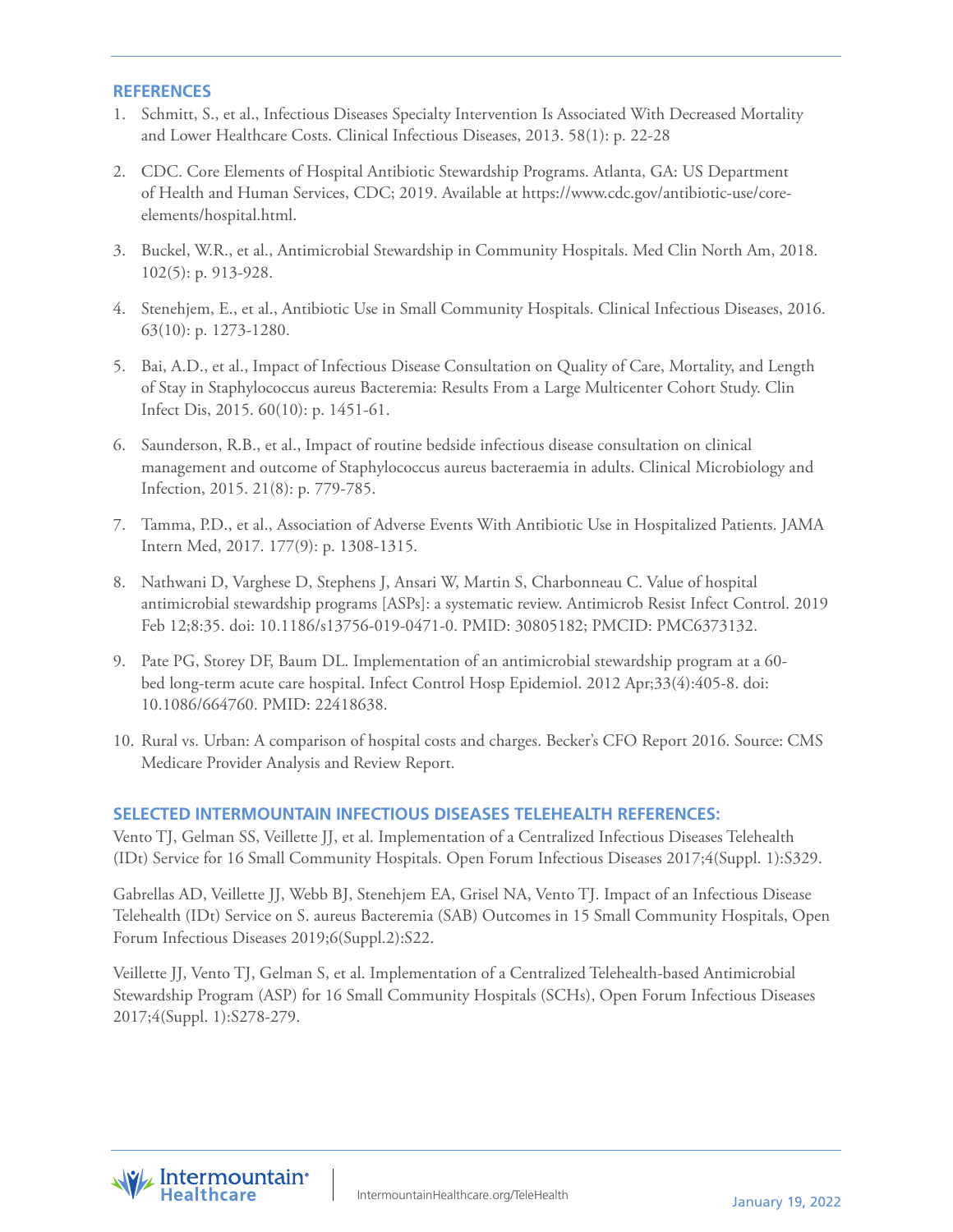# **APPENDIX INTERMOUNTAIN TELEHEALTH ANTIMICROBIAL STEWARDSHIP INTERVENTIONS**

# **IN CRITICAL ACCESS HOSPITALS**

Here are three examples of impactful, sustainable quality improvement projects implemented at critical access hospitals that have partnered with the Intermountain Telehealth AS program:

## **1. Improved management of UTI and Asymptomatic Bacteriuria (ASB) at a Critical Access Hospital**

A rural 10-bed hospital partnered with the Intermountain Telehealth AS program to identify inappropriate prescribing for UTI and ASB in its hospital, ED, and clinics. Medical records were reviewed for patients prescribed antibiotics for UTI. Data was collected on a quarterly basis regarding the diagnosis, presence or absence of UTI symptoms, antibiotic selection, and duration of treatment. Baseline data (2018/2019) along with best-practice recommendations were shared with local prescribers leading to significant improvements in antibiotic prescribing (2020/2021).



# **Reduced number of patients treated unnecessarily for ASB reduced fluoroquinolone exposure.**

 **Improved antibiotic selection for treatment of UTI and** 



# **Reduced prolonged antibiotic durations for cystitis, reducing unnecessary exposure and improving adherence to national best-practices**



# **2. Using Telehealth to Decrease Carbapenem Use in a Critical Access Hospital**

(Summarized from CDC's website: https://www.cdc.gov/nhsn/au-case-examples/reducing-carbapenem-use.html)

Using data from the CDC's National Healthcare Safety Network, the Intermountain Telehealth AS program identified a rural 20-bed hospital as an excessive user of carbapenems (imipenem and meropenem) compared to similar critical access hospitals. An ID telehealth pharmacist defined appropriateness criteria for carbapenem use, and empiric therapy was noted as a primary driver of inappropriate usage. The antibiogram was shared with prescribers to educate them on local resistance patterns and to help guide their prescribing of narrower spectrum empiric antimicrobial therapy. The pharmacist also began prospectively reviewing and intervening on meropenem orders. These interventions led to a significant reduction in carbapenem use.